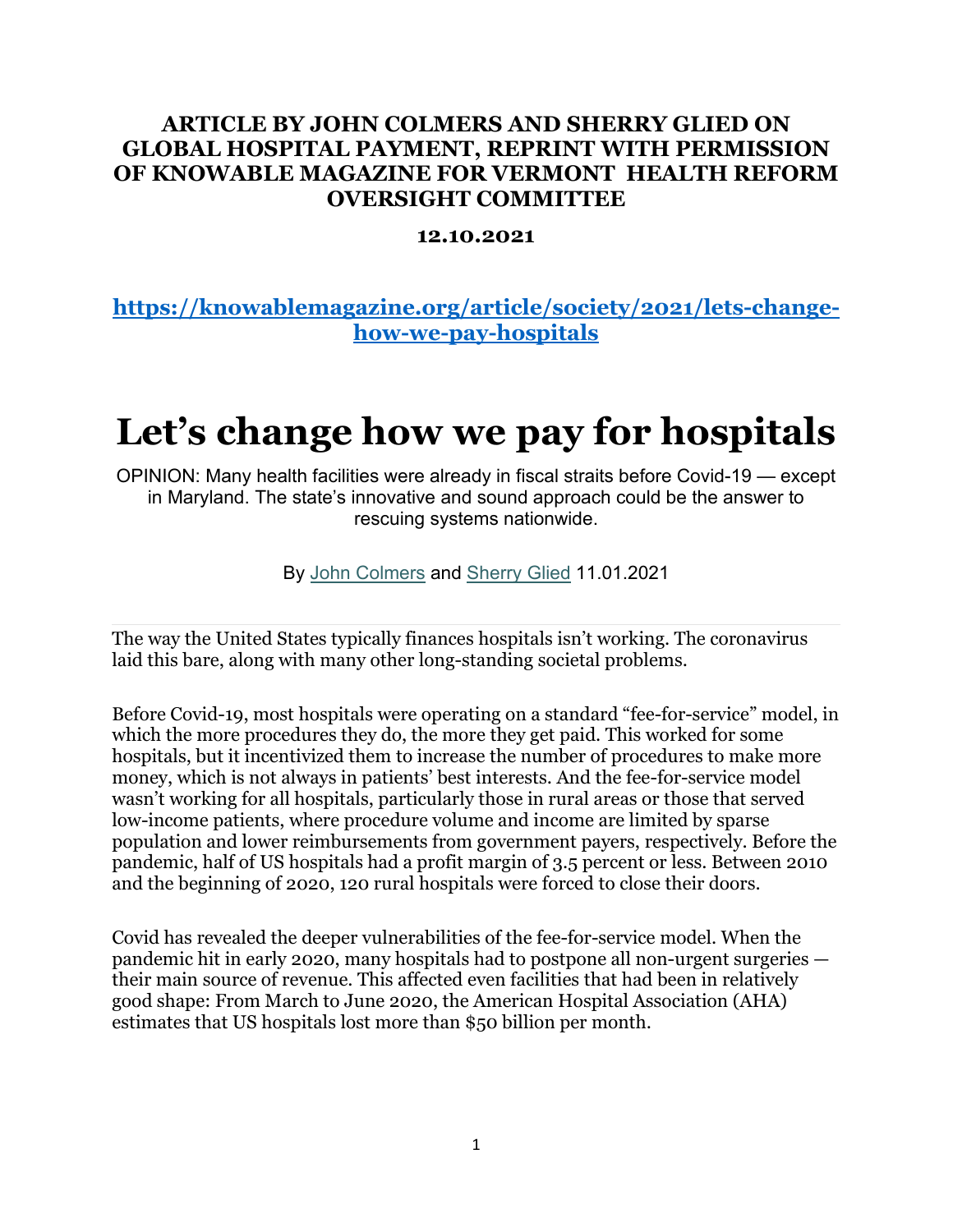Things aren't looking much better now: In a recent [report](https://www.aha.org/guidesreports/2021-09-21-financial-effects-covid-19-hospital-outlook-remainder-2021) prepared for the AHA, experts predict that hospital income still won't have recovered to pre-pandemic levels by the end of 2021, and could remain as much as 80 percent lower.

But in one state, the financial future for hospitals seems somewhat less bleak.

In Maryland, outpatient hospital revenue between January and July 2020 was only 14.6 percent lower than the same period in 2019; for inpatients, revenue fell by only 1.6 percent.

The reason Maryland hospitals fared better than those in other states during Covid is that the state long ago eschewed the traditional fee-for-service model, and instead adopted an entirely different payment system designed to keep costs down and facilities financially stable. This system proved itself to be particularly useful during the greatest financial threat ever to hit US hospitals and health systems. It protected Maryland's hospitals, keeping them functioning and financially solvent.

We believe other states could learn lessons from Maryland's experience.

How did Maryland end up with such a different system to pay for hospital care? In 2014, an independent commission in Maryland, with input from payers and hospitals, agreed to a specific annual budget for each hospital, determined by the number of patients and procedures in 2013, plus annual adjustments based on inflation and population growth. This created a system of fixed revenue, or a global budget, paid by all insurers (public and private), so hospitals could anticipate their yearly income, and plan accordingly. The budget is not dependent on patient volume: If a hospital needed to treat more patients than it had anticipated, the reimbursement rate per patient fell; if fewer patients showed up, the rate rose. (The system continues to monitor hospitals to ensure they don't use the payment scheme as a reason to not treat patients, or to discharge them sooner than they should.)

Any savings that hospitals get from skipping unnecessary procedures — which come with costs such as supplies and additional staff — are channeled back into programs designed to keep patients healthy and prevent hospital readmissions. Many hospitals began by focusing on reducing readmissions; others are now working with partners in their communities to [redesign care to reduce diabetes and other chronic diseases.](https://www.umms.org/ummc/news/2020/ummc-hopkins-team-up-tackle-diabetes-baltimore)

Another major benefit of Maryland's financing system is that it keeps hospital budgets relatively stable, even if patient volume drops off. So during Covid, as other hospitals fell into crises when elective procedures were canceled, Maryland hospitals stayed afloat, which gave them the stability to face the unknown and support frontline workers. A recent [paper](https://jamanetwork.com/journals/jama/fullarticle/2775434) in the *Journal of the American Medical Association* estimated that under